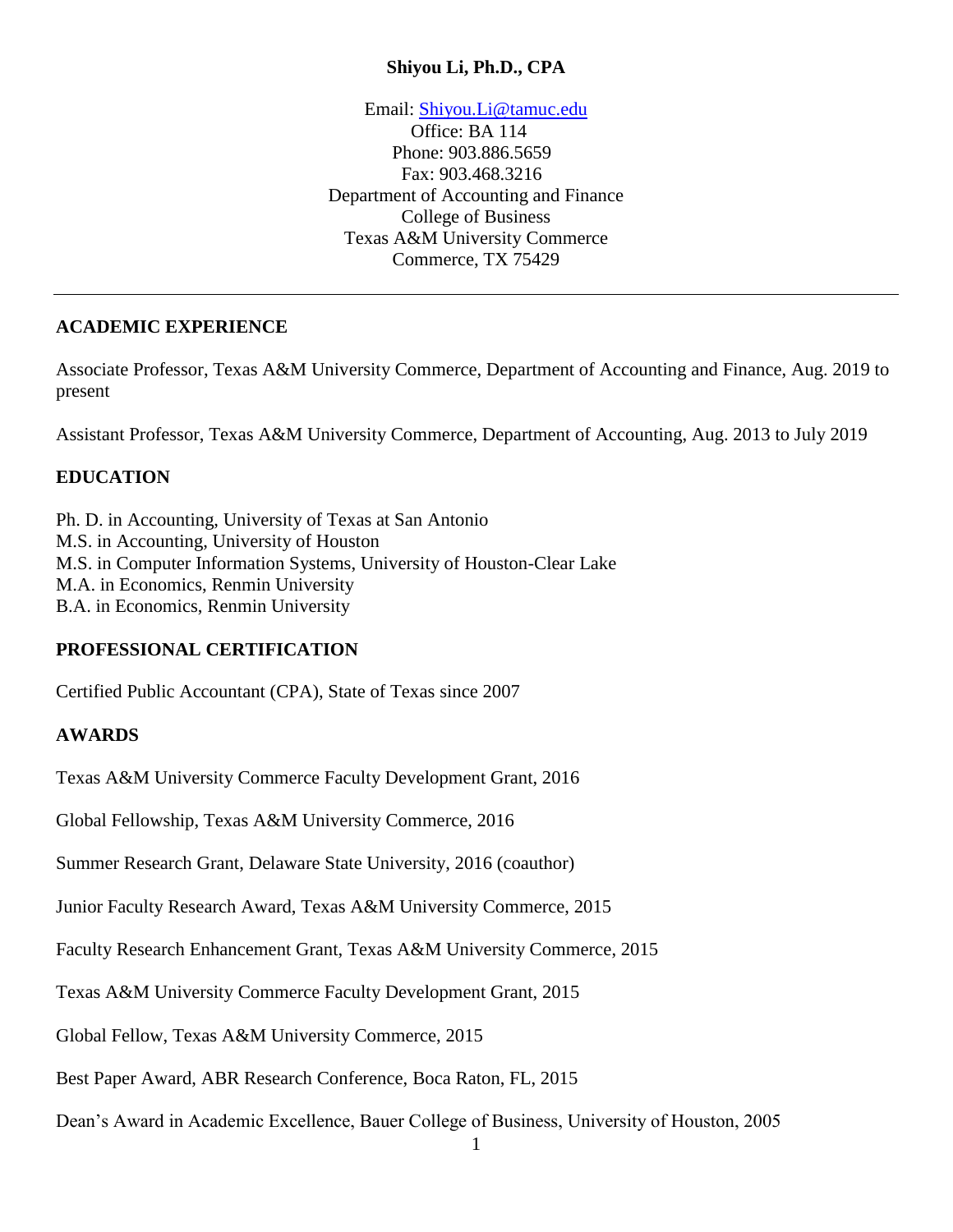#### **JOURNAL PUBLICATIONS**

**Li, S.**, E. Nwaeze. 2018. Impact of Extensions in XBRL Disclosure on Analysts' Forecast Behavior. *Accounting Horizons* 32 (2): 57-79.

Liu, L., **S. Li**, M. Opara. 2018. Corporate Social Responsibility and Company Strategic Behavior: CVS Health's Discontinuation of Tobacco Products. *Corporate Social Responsibility and Environmental Management* 2018: 1-13.

**Li, S.**, E. Nwaeze, J. Yin. 2016. Earnings Management in the Electric Utility Industry: Profit Incentives, *Review of Quantitative Finance and Accounting* (46): 633-660.

**Li, S.**, E. Nwaeze. 2015. The Association between Extensions in XBRL Disclosures and Financial Information Environment. *Journal of Information Systems* (3): 73-79.

#### **OTHER JOURNAL PUBLICATIONS**

Ning, Z. N. and **S. Li.** Forthcoming. Executive Compensation and Managerial Ability: Large-Sample Evidence. *Journal of Accounting and Finance*.

**Li, S.** 2017. Responses of Small and Large Investors to XBRL disclosure to the SEC. *Journal of Accounting and Finance* 17(3): 23-39.

#### **RESEARCH CONFERENCE PRESENTATIONS**

Li, S. and J. Chen. Does Managerial Ability Affect The Environmental Expenditure Projection Errors? American Accounting Association Annual Meeting, Washington, D. C., 2018.

Lease Accounting Update: A shift in thinking, with Z. Zia. American Accounting Association Annual Meeting, San Diego, CA, 2017

Managerial Ability and Analyst forecast Behavior: Large Sample Evidence. American Accounting Association Annual Meeting, New York, NY, 2016

Managerial Ability and Analyst Forecast Behavior. 28th Asian-Pacific Conference on International Accounting Issues. Maui, Hawaii, 2016.

Executive Compensation and Managerial Ability: Large-Sample Evidence (presented by coauthor)*,* with Zi Nancy Ning. American Accounting Association Mid-Atlantic Meeting, Morgantown, WV, 2016

The Impact of Extension in XBRL Disclosure on Financial Information Environment, with Emeka Nwaeze. American Accounting Association Southeast Meeting, Atlanta, GA, 2016

Managerial Ability and Analyst forecast Behavior: Large Sample Evidence. Accounting Teaching and Research Forum. Commerce, TX, 2016

Ding, H., S. Li, and A. Ogunc. Renminbi (RMB) Internationalization: Conditions, Path and Effects (presented by coauthor). Academy of Business Research Conference, Boca Raton, FL, 2015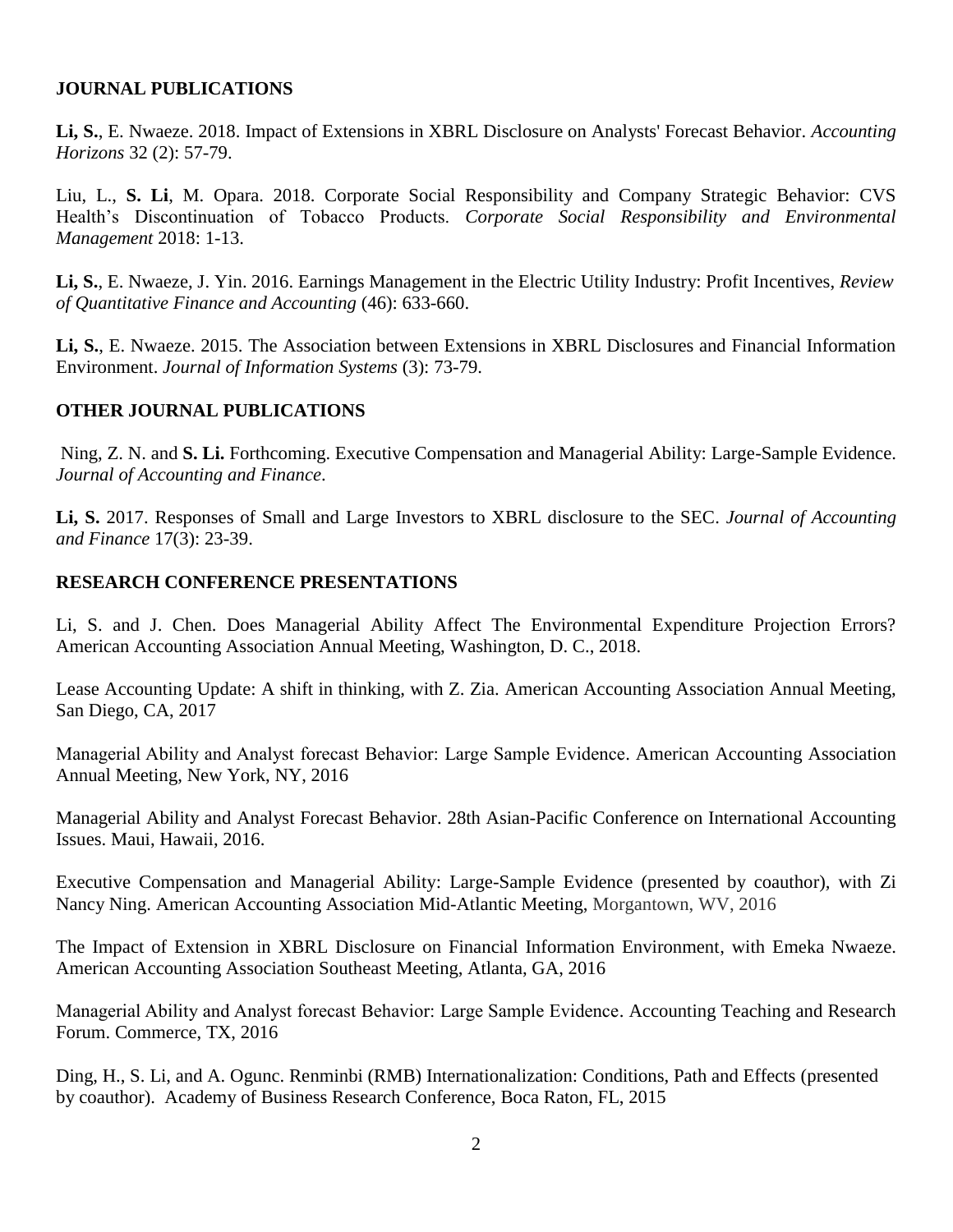Impact of Extensions in XBRL Disclosure on Analysts' Forecast Behavior, with Emeka Nwaeze. American Accounting Association Annual Meeting, Chicago, IL, 2015

Responses of Small and Large Investors to XBRL disclosure to the SEC. American Accounting Association Mid-Atlantic Meeting, Cherry Hill, NJ, 2015

The Impact of Extension in XBRL Disclosure on Financial Information Environment, with Emeka Nwaeze. American Accounting Association Annual Meeting, Atlanta, GA, 2014

Earnings Management in the Electric Utility Industry: Profit Incentives, with Emeka Nwaeze and Jennifer Yin, American Accounting Association Annual Meeting, Washington, D.C, 2012

# **REVIEWER FOR ACCOUNTING JOURNAL**

Reviewer, International Journal of Accounting, Auditing and Performance Evaluation

## **TEACHING**

Classes taught:

ACCT 575 Financial Statement Analyses

ACCT 538 Individual Income Taxation

ACCT 529 Accounting Information Systems

ACCT 525 Advanced Managerial Accounting

ACCT 501 Accounting for Managers

ACCT 435 International Accounting

ACCT 326 Accounting Information Systems

ACCT 222 Principles of Accounting II

ACCT 221 Principles of Accounting I

# **SERVICE**

Serve as faculty advisor for Beta Alpha Psi, fall 2019

Served on Scholarship and Faculty Credentialing Committee, fall 2018

Served on two Faculty Search Committees, spring 2018

Serve as Faculty Advisor for a graduate student taking the comprehensive exam

Served on Faculty Search Committee, fall 2017

Have serve on College of Business Research and Creative Activities Committee, updated journal list, fall 2017 Serve on departmental Journal List Committee, spring 2017

Served on College of Business Student/Alumni Committee – Small Business Conference Committee, spring 2017 Served on College of Business Student/Alumni Committee – Scholarship Committee, school years 2016 and 2017

Served on College of Business Student/Alumni Committee –Department of Accounting Newsletter Coordinator fall 2016

Faculty Judge, the 6<sup>th</sup> annual Federation Graduate Student Research Symposium, Denton, TX. The Federation of North Texas Area Universities is a consortium of three universities: Texas A&M University-Commerce, Texas Woman's University, and the University of North Texas

Chair, Accounting Faculty Search Committee, spring 2015

Served on College of Business Student/Alumni Committee – Newsletter Subcommittee, 2015 Supervised graduate student internships, 2014